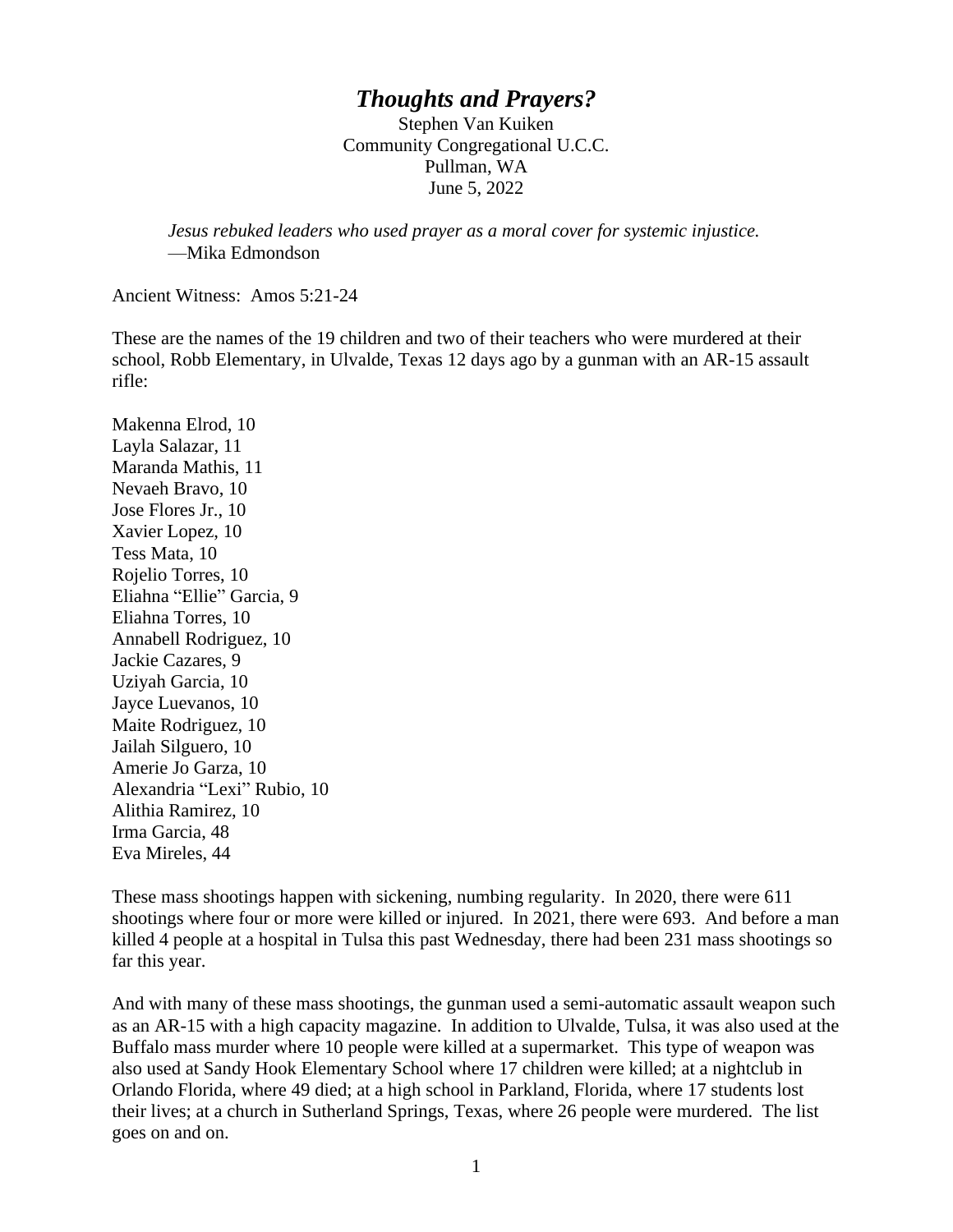In 1994, congress passed an assault weapons ban, making guns like the AR-15 illegal. When it was instituted, there was a significant decrease in mass shootings, and when the law expired 10 years later in 2004, mass shootings tripled.

And there has been a public theological conversation among religious and non-religious people this is happening right now that I would like to join this morning. After these latest horrendous massacres of innocent children and adults, there came the predictable press statements and tweets from politicians and leaders, lifting up their "thoughts and prayers" for the victims and the families. Senator McConnell of Kentucky issued a new variation, saying that he was "horrified and heartbroken." Senator Ted Cruz said he was "fervently lifting up in prayer the children and families in the horrific shooting in Ulvalde." Now, the shooting happened on May 24, and only three days later Cruz was a featured speaker at the NRA convention in Houston.

And people have begun to react strongly against this "thoughts and prayers" response. On social media, you will see statements such as, "We don't need thoughts and prayers; we need policy and change," and "Thoughts and prayers without action are lies and deception," and "Actions speak louder than thoughts and prayers." People are seeing through the "thoughts and prayers" response, and they are angry. And I don't blame them. No wonder many people have stopped going to church!

And it occurs to me that this reaction that is bubbling up is actually a theological critique. Like Jesus, these folks are saying, "Look, it you really mean it, if you really are praying for an end for this gun violence, you would *do something* more than just pray. You'd *do something*. So we see these public statements as empty, performative words." Like Jesus, these folks are calling out such use of prayers as hypocrisy.

In the gospel of Matthew, Jesus challenges those who make a public display of their thoughts and prayers, saying, "Go into your inner room and pray in private, you hypocrites. Don't make a public show of it." (Mt. 6:5-6) And in the gospel of Mark, Jesus speaks of those practicing these public pious acts, saying, "They devour widows' houses and for a show make lengthy prayers. These men will be punished most severely." (Mk. 13:14) Enabling violence toward others is bad enough, but there is something especially heinous when it is glossed over with a display of devotion to God. No wonder Jesus was so angry at them. Mika Edmondson, a pastor and theologian in my hometown of Grand Rapids, Michigan, said, "Jesus rebuked leaders who used prayer as a moral cover for systemic injustice."

The writer of the book of James warns his readers that "faith without works is dead." Those who make public profession but do nothing are lost. Prayers without action is meaningless. It is worse than meaningless, because it can serve as a moral cover for doing nothing. Prayer should always accompany action, not be a substitute for it.

Look, I'm a Christian pastor. I'm pro-prayer. We should do more of it. But first, it should be done privately and with humility. And second, authentic prayer is always accompanied by a willingness to act. If it is used as a cover for inaction, better not to pray at all.

And many non-religious people are seeing right through this. One recent popular Facebook post says, "Prayers are dangerous. Prayers are a way for people to convince themselves they've done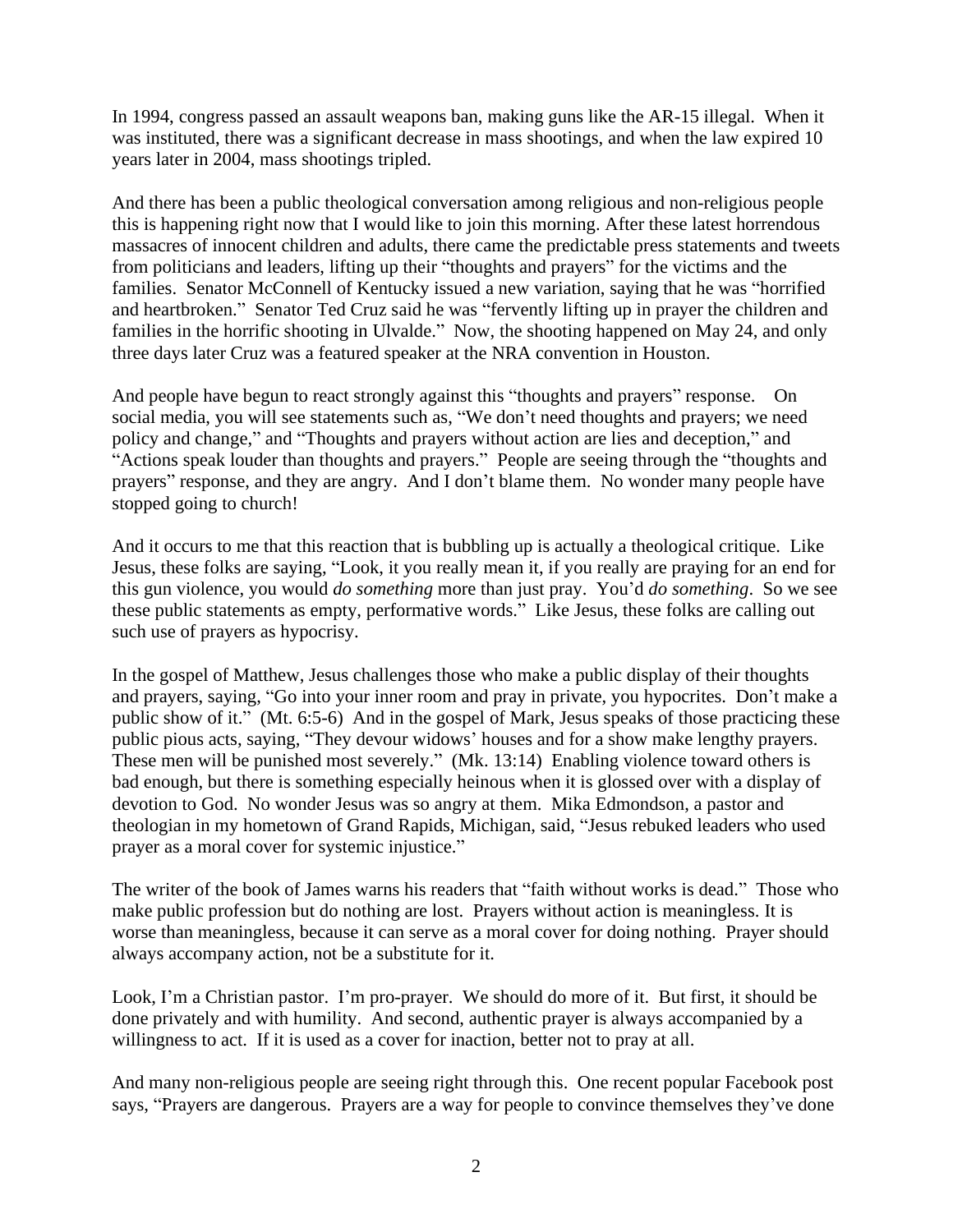something when they've actually done nothing. Prayers seem to absolve people from taking responsibility of demanding change… Prayers ensure that the problem will persist."

I think this is actually a theologically astute thing to say. Often prayer does function this way, as a way to avoid the struggle and not engage it. Too often prayer simply blesses the status quo and doesn't lead to social transformation and the coming of God's kingdom on earth. And I agree that prayer alone doesn't change external circumstances, causing God to intervene and change the natural course of events. Prayer, it seems to me, isn't about changing God. God is already aware, already loving, already present and already offering comfort and strength and wisdom. Rather, prayer is about changing the one who prays. So if you're not willing to be changed; if you're not willing to be sent on a journey; if you're not willing to follow God's call to love and live sacrificially; if you're not willing to do something, then you're really not ready to pray. In the fourth century, one of the church fathers, Basil the Great, said, "I know many who fast, pray and demonstrate every manner of piety, so long as it costs them nothing."

I heard another theologically astute observation. One Representative quoted the Bible and asked for prayers on social media, and someone responded to him: "Jesus would want you to use your power as a lawmaker to act and to stop gun violence instead of quoting Bible verses and taking money from the NRA."

The National Rifle Association has changed through the years, and it has become a vocal opponent of any and all gun control legislation. And it has given millions and millions of dollars to members of congress for its agenda of unfettered and unregulated access to guns. And there are many evangelical Christians who give their blessing to this effort, such as Tim Lee, James Dobson and Franklin Graham, who speak at prayer services sponsored by the NRA.

Shane Claiborne, a leading religious writer, said, "It's been said that idols are things that we are willing to die for, kill for, and sacrifice our children for. By that definition, I think guns would have that sort of unreasonable dedication." And he asks, are we going to follow Jesus or the NRA? Because you cannot serve two masters. And the gun and the cross are two very different versions of power.

In our spiritual tradition we are guided by a higher vision. According to the prophet Isaiah, this is a vision where people will say,

*"Come, let us climb the mountain of the Holy One, that we may be instructed in God's ways and walk in God's paths." And they shall beat their swords into plowshares, and their spears into pruning hooks.*

This is not some crazy, utopian vision. Because we have evidence that this, in fact, works. Reducing the availability of weapons and controlling guns is evidence-based and effective at helping to stop the carnage. The United States has the loosest gun control laws in the world and the highest rate of gun-related homicide. By far. Of the 23 wealthy counties, gun murder rate in the U.S. is 20 times higher than the other 22. The gun murder rate is 30 times higher than the U.K. and Australia, and several hundred times higher than Japan. What we see is that the tougher the laws, the less guns and the less violence and death.